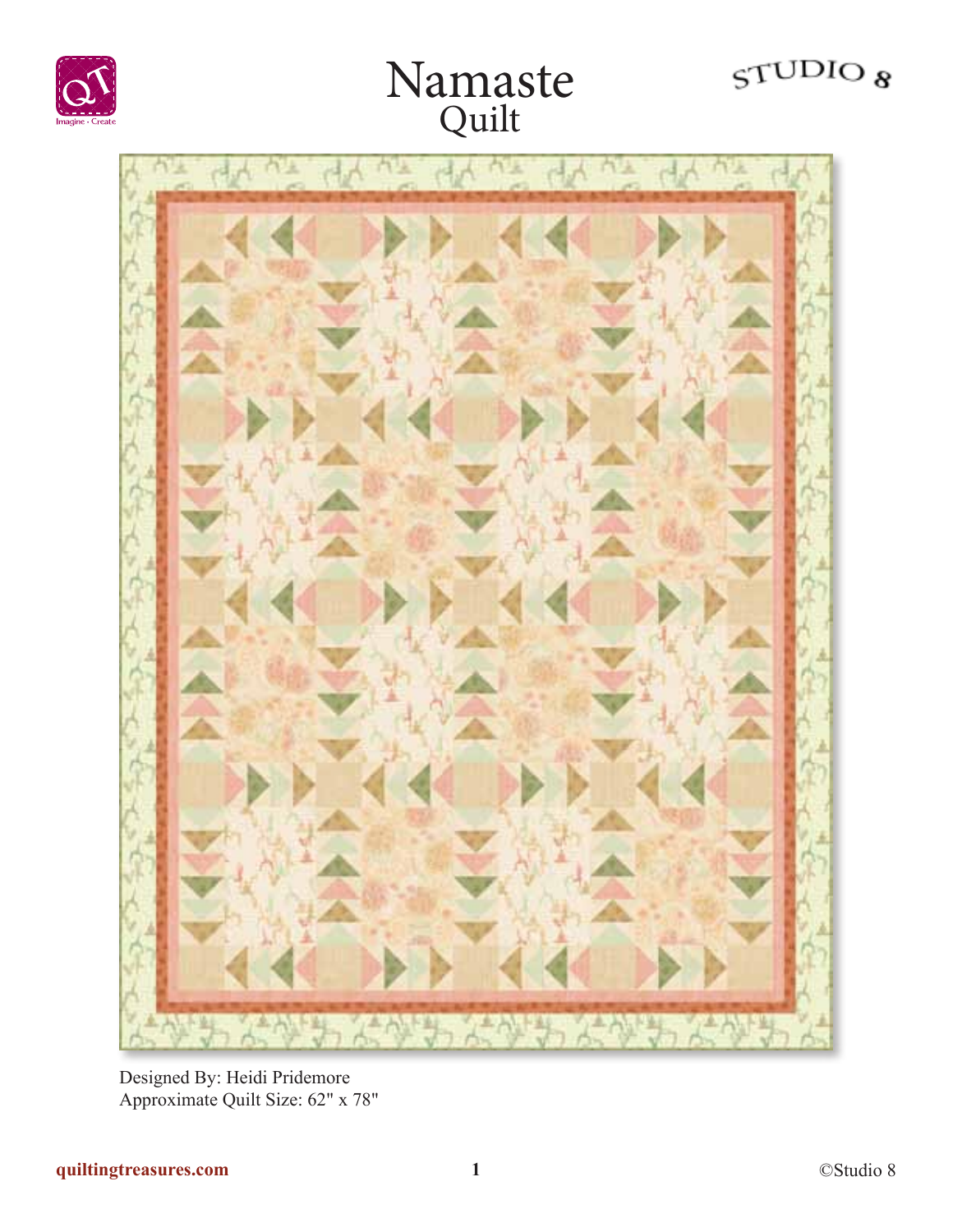



| Namaste |
|---------|
| Quilt   |

| 23183 E | 23183 H | 23184 A |
|---------|---------|---------|
|         |         |         |
| 23185 E | 23186 E | 23185 T |
|         | 23184T  | 23185 H |

| <b>FABRIC REQUIREMENTS</b>                        |                |  |
|---------------------------------------------------|----------------|--|
|                                                   |                |  |
| Design:                                           | Yards          |  |
| 23182 E                                           | $\frac{7}{8}$  |  |
| 23183 E                                           | $\frac{7}{8}$  |  |
| 23183 H                                           | $2\frac{1}{4}$ |  |
| 23184 A                                           | $\frac{5}{8}$  |  |
| 23184 G                                           | 1              |  |
| 23184 T                                           | $\frac{3}{8}$  |  |
| 23185 H                                           | 1              |  |
| 23185 T                                           | $\frac{5}{8}$  |  |
| 23185 E                                           | $\frac{1}{2}$  |  |
| 23186 E                                           | $\overline{2}$ |  |
| Backing of choice                                 | 5              |  |
| You will also need: 70" x<br>86" piece of backing |                |  |

# **Cutting Directions:**

*Please read all instructions carefully before beginning. ¼" seam allowance is included in measurements and all strips are cut across the width of the fabric (WOF) unless noted otherwise. Label pieces and keep together until ready to sew.*

### **A. 23182 E: Main Print**

• Cut three 8½" x **WOF** strips. Sub-cut the strips into eight 8½" x 12½" strips.

### **B. 23183 E: Peach Yoga**

• Cut three 8½" x **WOF** strips. Sub-cut the strips into eight 8½" x 12½" strips.

### **C. 23183 H: Green Yoga**

- Cut two  $3\frac{1}{2}$ " x  $72\frac{1}{2}$ " strips from the length of fabric (LOF).
- Cut four 3½" strips from the remaining width of the fabric. Sew the strips together and cut two  $3\frac{1}{2}$ " x  $62\frac{1}{2}$ " strips.

# **D. 23184 A: Tan Symbols**

• Cut four 4½" x **WOF** strips. Sub-cut the strips into sixty  $2\frac{1}{2}$ " x  $4\frac{1}{2}$ " strips.

# **E. 23184 H: Green Symbols**

- Cut three 4½" x **WOF** strips. Sub-cut the strips into forty  $2\frac{1}{2}$ " x 4 $\frac{1}{2}$ " strips.
- Cut seven 2½" x **WOF** strips for the binding.

### **F. 23184 T: Peach Symbols**

- Cut four 1½" x **WOF** strips. Sew the strips together and cut two  $1\frac{1}{2}$ " x  $70\frac{1}{2}$ " strips.
- Cut three 1½" x **WOF** strips. Sew the strips together and cut two  $1\frac{1}{2}$ " x 56 $\frac{1}{2}$ " strips.

### **G. 23185 H: Green Flowers**

• Cut four 4½" x **WOF** strips. Sub-cut the strips into sixty  $2\frac{1}{2}$ " x 4 $\frac{1}{2}$ " strips.

### **H. 23185 T: Peach Flowers**

- Cut three 4½" x **WOF** strips. Sub-cut the strips into forty 2½" x 4½" strips.
- Cut four 1½" x **WOF** strips. Sew the strips together and cut two  $1\frac{1}{2}$ " x 68 $\frac{1}{2}$ " strips.
- Cut three 1½" x **WOF** strips. Sew the strips together and cut two  $1\frac{1}{2}$ " x  $54\frac{1}{2}$ " strips.

# **I. 23185 E: Tan Flowers**

• Cut three 4½" x **WOF** strips. Sub-cut the strips into twenty-five 4½" squares.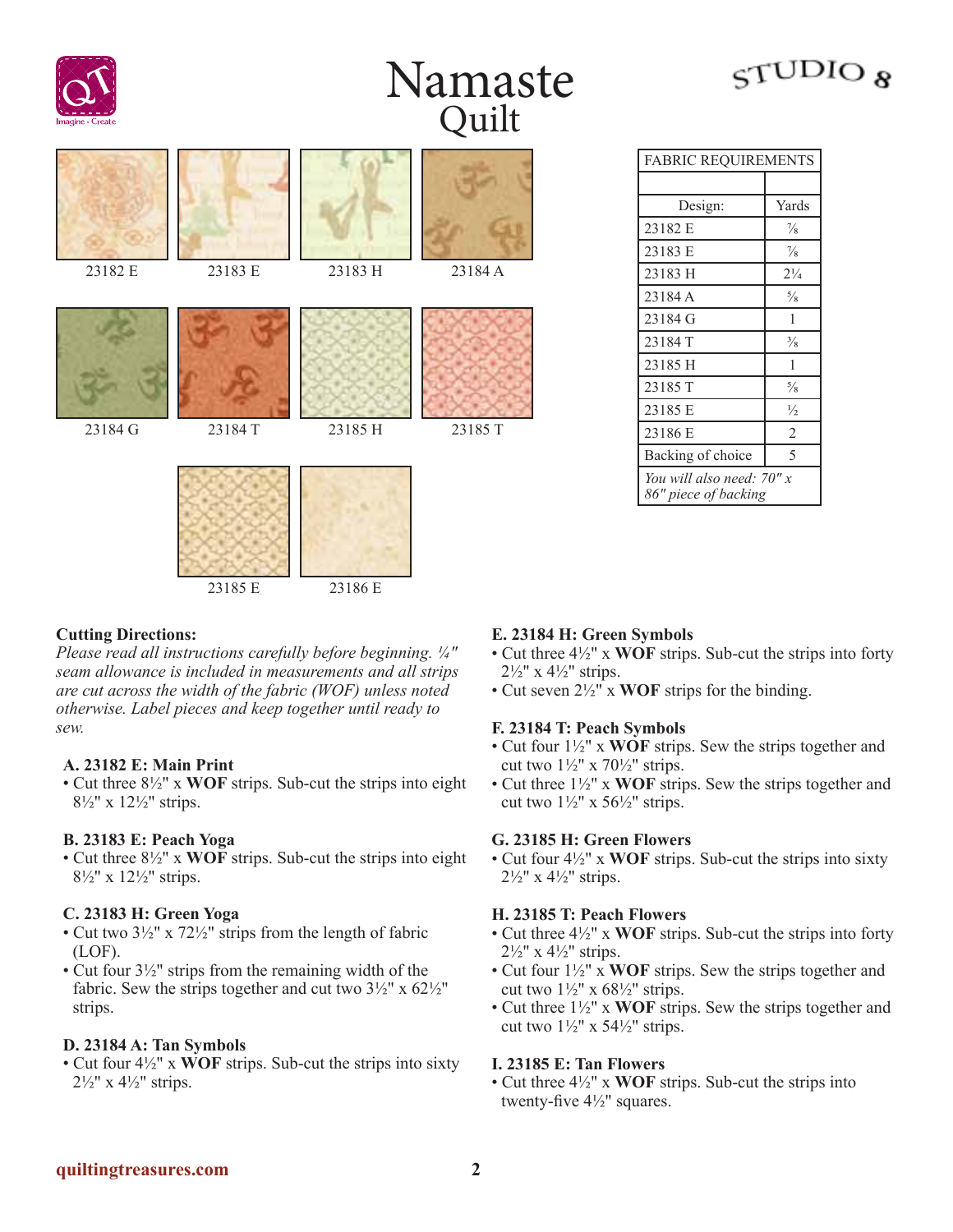



# $_{\rm G}$ ر OIOU $_{\rm 7}$

#### **J. 23186 E: Tan Mottles**

• Cut twenty-five 2½" x **WOF** strips. Sub-cut the strips into (400)  $2\frac{1}{2}$ " squares.

#### **Backing – Your Choice**

• Cut two 86" x **WOF** strips. Sew the strips together and trim to 70" x 86" for the back.

#### **Quilt Piecing Instructions:**

*Press towards the darker fabric when assembling*

### **A. BLOCK ASSEMBLY:**

• Place one  $2\frac{1}{2}$ " Fabric J square on the left side of one  $2\frac{1}{2}$ "  $x 4\frac{1}{2}$ " Fabric D strip, right sides together (Fig. 1). Sew across the diagonal of the square from the upper right corner to the lower left corner (Fig. 1). Flip open the triangle formed and press (Fig. 2). Trim away the excess fabric from behind the triangle, leaving a  $\frac{1}{4}$ " seam allowance,



• Place another  $2\frac{1}{2}$ " Fabric J square on the right side of the  $2\frac{1}{2}$ " x 4 $\frac{1}{2}$ " Fabric D strip, right sides together (Fig. 3). Sew across the diagonal of the square from the upper left corner to the lower right corner (Fig. 3). Flip open the triangle formed and press (Fig. 4). Trim away the excess fabric from behind the triangle, leaving a  $\frac{1}{4}$  seam allowance. This completes one J/D/J unit.



- Repeat Steps 1-2 to make sixty J/D/J units total.
- Repeat Steps 1-2 using sixty  $2\frac{1}{2}$ " x  $4\frac{1}{2}$ " Fabric G strips and (120)  $2\frac{1}{2}$ " Fabric J squares to make sixty J/G/J units total  $(Fig 5)$ .



**Figure 5**

• Repeat Steps 1-2 using forty  $2\frac{1}{2}$ " x  $4\frac{1}{2}$ " Fabric E strips and eighty 2½" Fabric J squares to make forty J/E/J units total (Fig.  $6$ ).



• Repeat Steps 1-2 using forty  $2\frac{1}{2}$ " x  $4\frac{1}{2}$ " Fabric H strips and eighty 2½" Fabric J squares to make forty J/H/J units total (Fig.  $7$ ).



• Sew one J/D/J unit, one J/G/J unit, one J/E/J unit and one J/H/J unit together to make one 4-unit strip (Fig. 8). Repeat to make twenty 4-unit strips total.



**Figure 8**